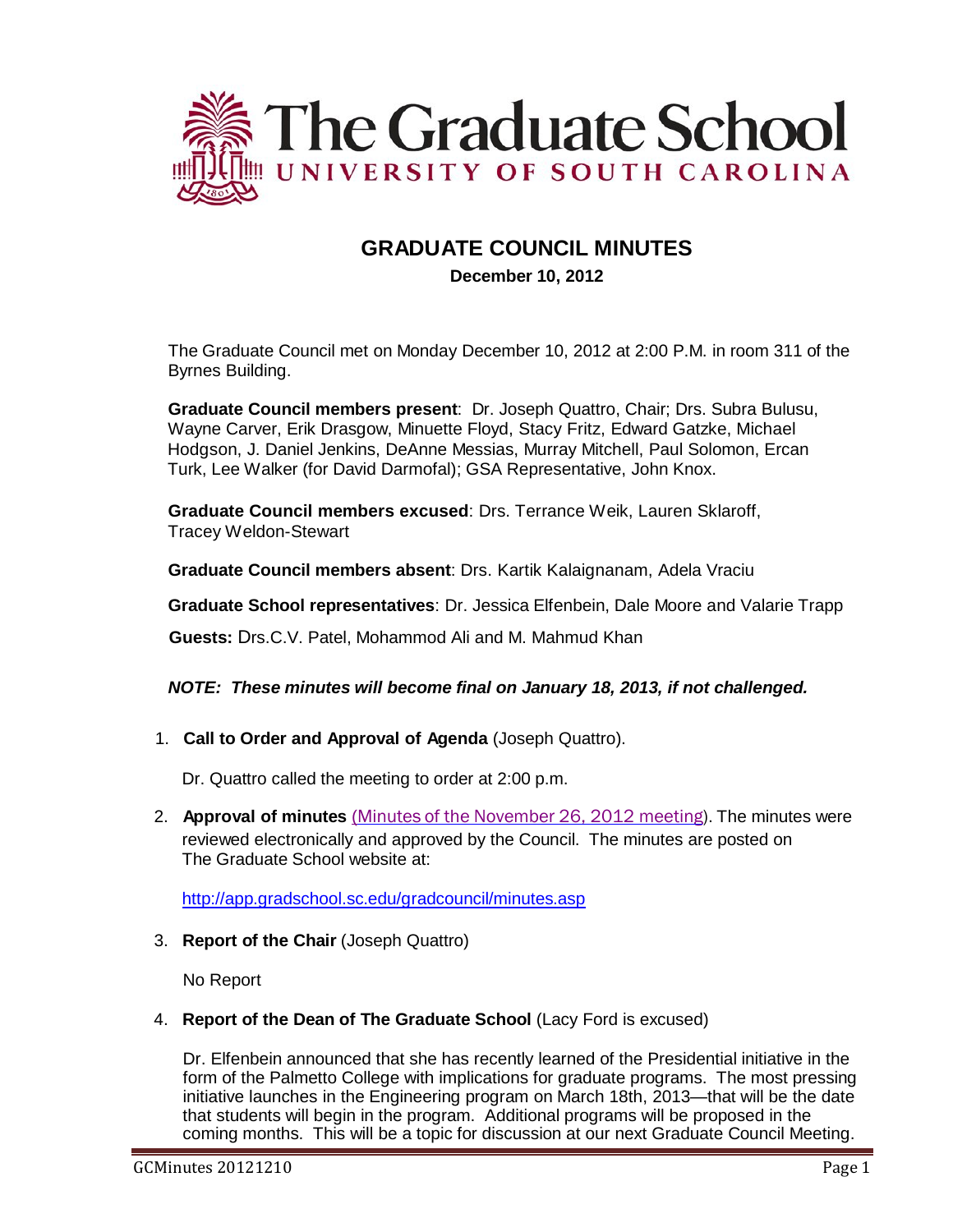Dr. Gatzke stated that he is in the College of Engineering and is not aware of any information regarding this initiative.

Dr. Mitchell confirmed that the information shared was everything The Graduate School has learned to date.

# 5. **Report of the Associate Dean / Secretary of the Graduate Council** (Murray Mitchell)

Dr. Mitchell asked that the Grad Council members and guests please sign in at this time, and at all future meetings, for record keeping of participation of members and guests.

Dr. Mitchell asked if the council members would like to continue with the agenda paper copies provided at the monthly meeting. The consensus is that most would like to continue with the current format of printed agendas.

Dr. Mitchell announced that the dates for Final Defense and Graduation Clearance for upcoming spring and summer semesters will be uploaded onto The Graduate School website as quickly as possible.

Dr. Mitchell announced that the Doctoral Hooding ceremony will be Monday, December 17th at 1:30pm in the Koger Center. He encouraged everyone to attend the ceremony to take advantage of the opportunity to recognize the quality students in the university's programs.

# 6. **Report of the Graduate Student Association Representative** (John Knox)

No Report

7. **Report of the Academic Policy and Practices Committee** (Paul Solomon)

No Report

8. **Report of the Committee on 500/600 Level Courses, Distance Education and Special Courses** (Murray Mitchell)

**DED and Special Topics Course Approvals:**

SOWK J 768 [I International Social](http://gradschool.sc.edu/facstaff/gradcouncil/2012/SOWK%20J%20768%20I%20International%20Social%20Work%20and%20Social%20Justice%20Issues%20STC%20DED_Redacted.pdf) Work and Social Justice Issues (3) [Effective Term: Spring 2013]

SOWK J 768 C Crisis [Intervention](http://gradschool.sc.edu/facstaff/gradcouncil/2012/SOWK%20J%20768%20C%20Crisis%20Intervention%20STC%20DED_Redacted.pdf) (3) [Effective Term: Spring 2013]

# **DED course approvals:**

ITEC J 747 [Management of](http://gradschool.sc.edu/facstaff/gradcouncil/2012/DEDITEC747_201241_Redacted.pdf) Health Information Systems (3) [Effective Term: Spring 2013]

ITEC J 770 Health IT [Database](http://gradschool.sc.edu/facstaff/gradcouncil/2012/DEDITEC770_201241_Redacted.pdf) Systems (3) [Effective Term: Spring 2013]

9. **Fellowships and Scholarships Committee** (Wayne Carver)

Dr. Carver reminded the Council that the first recruitment fellowship deadline is January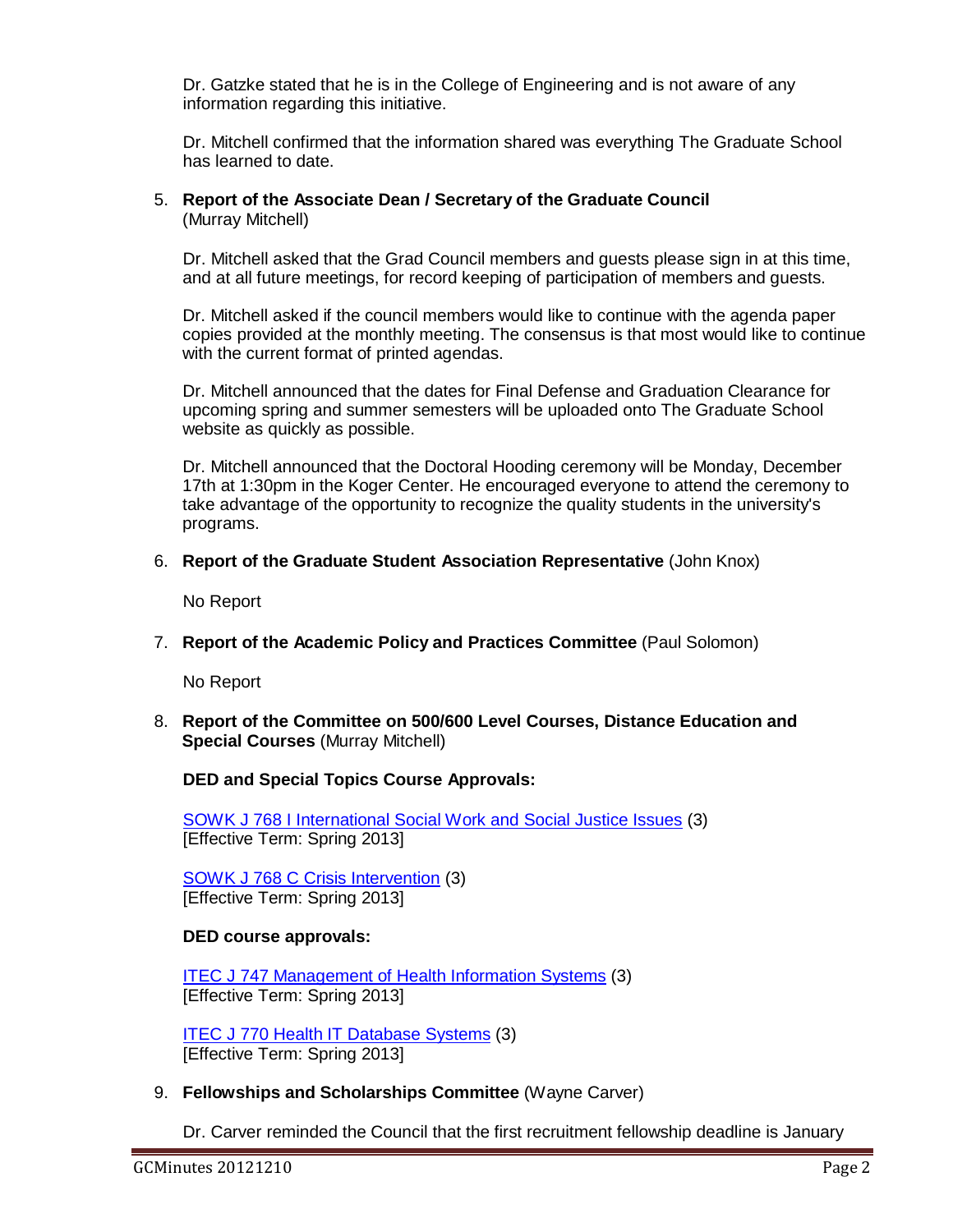25th, 2013; and, the following week, the committee will have a meeting on February 4th in order to expedite the turn-around.

Dr. Elfenbein stated that the language in the qualifications and criteria is updated and "all inclusive".

Dr.Elfenbein advised, for the committee to consider the guidelines that stipulate the AAR students must be admitted to the Graduate School. She stated that if any program is nominating more than one student they must rank the students in order of departmental preference.

### 10. **Report of the Science, Math, and Related Professional Program Committee** (Edward Gatzke)

# **ARNOLD SCHOOL OF PUBLIC HEALTH** *Health Services Policy and Management*

# **Course Change Proposal/Bulletin Change: APPROVED**

From: HSPM 708 Cost [Benefit Analysis](http://gradschool.sc.edu/facstaff/gradcouncil/2012/HSPM%20708%20Cost%20Benefit%20Analysis%20in%20Health%20CCP%2020121121_Redacted.pdf) in Health (3)

Economic analysis of health projects. Involves the theory of cost benefit analysis and the application of cost benefit analysis to the health sector.

[Prerequisites: HSPM 712]

To: HSPM 708 Cost Benefit Analysis in Health (3)

Economic evaluation, analysis of cost, effectiveness and benefits of health interventions. Involves conceptual foundations and practical skills needed for conducting economic evaluations in the health sector.

[Prerequisites: None]

[Effective Term: Spring 2013]

# **SCHOOL OF MEDICINE** *Biomedical Sciences*

# **Bulletin Change: APPROVED**

From: [Biomedical Studies](http://gradschool.sc.edu/facstaff/gradcouncil/2012/School%20of%20Medicine%20Biomedical%20Sciences%20BCH_Redacted.pdf) Certificate Program (18)

### **Overview**

This one-year certificate program offers advanced graduate level training in a number of areas of biomedical sciences. It is designed for individuals seeking to enhance further their background in the basic health sciences prior to entry into professional schools including medical, dental, veterinary and osteopathic medicine schools. This program is not intended to provide undergraduatelevel training in pre-medical course work needed to get admission into medical or professional schools. Instead, the program is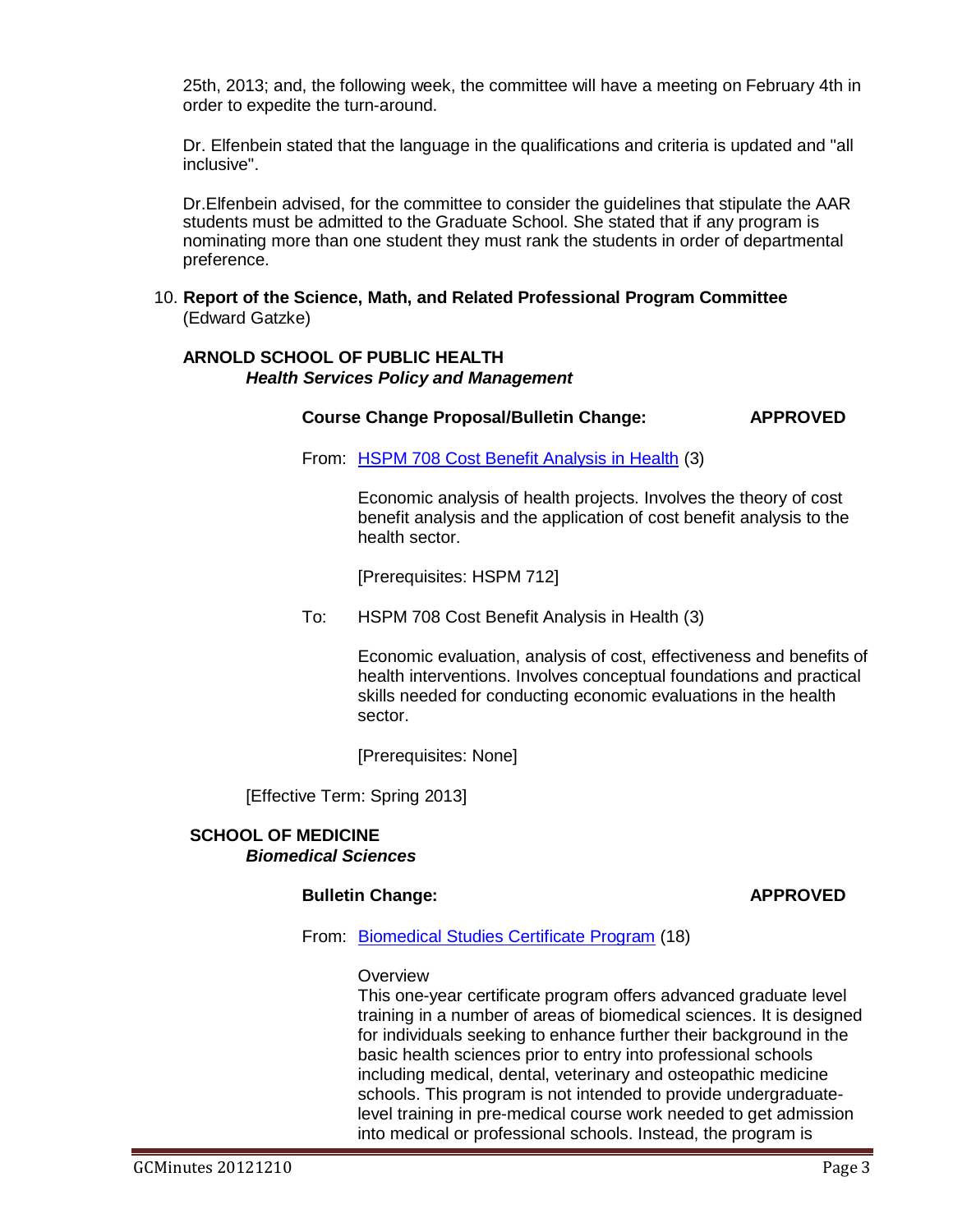designed to make post baccalaureate students more competitive for admission through extensive graduate-level course work in the areas of physiology, pharmacology, biochemistry, cell and molecular biology, and neuroscience along with several other elective courses in the biomedical sciences. In addition, students will take courses in the ethics of medical science, MCAT (or similar) preparation and the preparation of a professional school application. Completion of the certificate requires 18 credit hours at the graduate level with required courses and additional electives.

### Admission Requirements

Admission requires a baccalaureate degree with training in chemistry (particularly organic chemistry), biology and physics. A GPA of 2.8-3.0 or above and a GRE score of at least 1100 (V+Q), or an MCAT score of 21 or greater are also needed.

Degree Requirements (18 Hours)

Required Courses Include:

- PHPH 701 [Physiology](http://bulletin.sc.edu/preview_course_nopop.php?catoid=35&coid=76625) for Health Sciences
- PHPH 705 Biomedical [Pharmacology](http://bulletin.sc.edu/preview_course_nopop.php?catoid=35&coid=76627)
- CHEM 751 Biosynthesis of [Macromolecules](http://bulletin.sc.edu/preview_course_nopop.php?catoid=35&coid=71590)
- CHEM 753 [Enzymology](http://bulletin.sc.edu/preview_course_nopop.php?catoid=35&coid=71592) and Protein Chemistry

Elective Courses Include

One 3 credit course per semester.

- PHPH 750 [Fundamental Neuroscience](http://bulletin.sc.edu/preview_course_nopop.php?catoid=35&coid=76637) I
- CHEM 752 Regulation and Integration of [Metabolism](http://bulletin.sc.edu/preview_course_nopop.php?catoid=35&coid=71591)
- BMSC 705 [Medical Cell Biology](http://bulletin.sc.edu/preview_course_nopop.php?catoid=35&coid=71473) II
- To: Biomedical Sciences Certificate Program (18)

### **Overview**

This one-year certificate program offers advanced graduate level training in a number of areas of biomedical sciences. It is designed for individuals seeking to enhance further their background in the basic health sciences prior to entry into professional schools including medical, dental, veterinary and osteopathic medicine schools. This program is not intended to provide undergraduatelevel training in pre-medical course work needed to get admission into medical or professional schools. Instead, the program is designed to make post baccalaureate students more competitive for admission through extensive graduate-level course work in the areas of physiology, pharmacology, biochemistry, cell and molecular biology, and neuroscience along with several other elective courses in the biomedical sciences. In addition, students will take courses in the ethics of medical science, MCAT (or similar) preparation and the preparation of a professional school application. Completion of the certificate requires 18 credit hours at the graduate level with required courses and additional electives.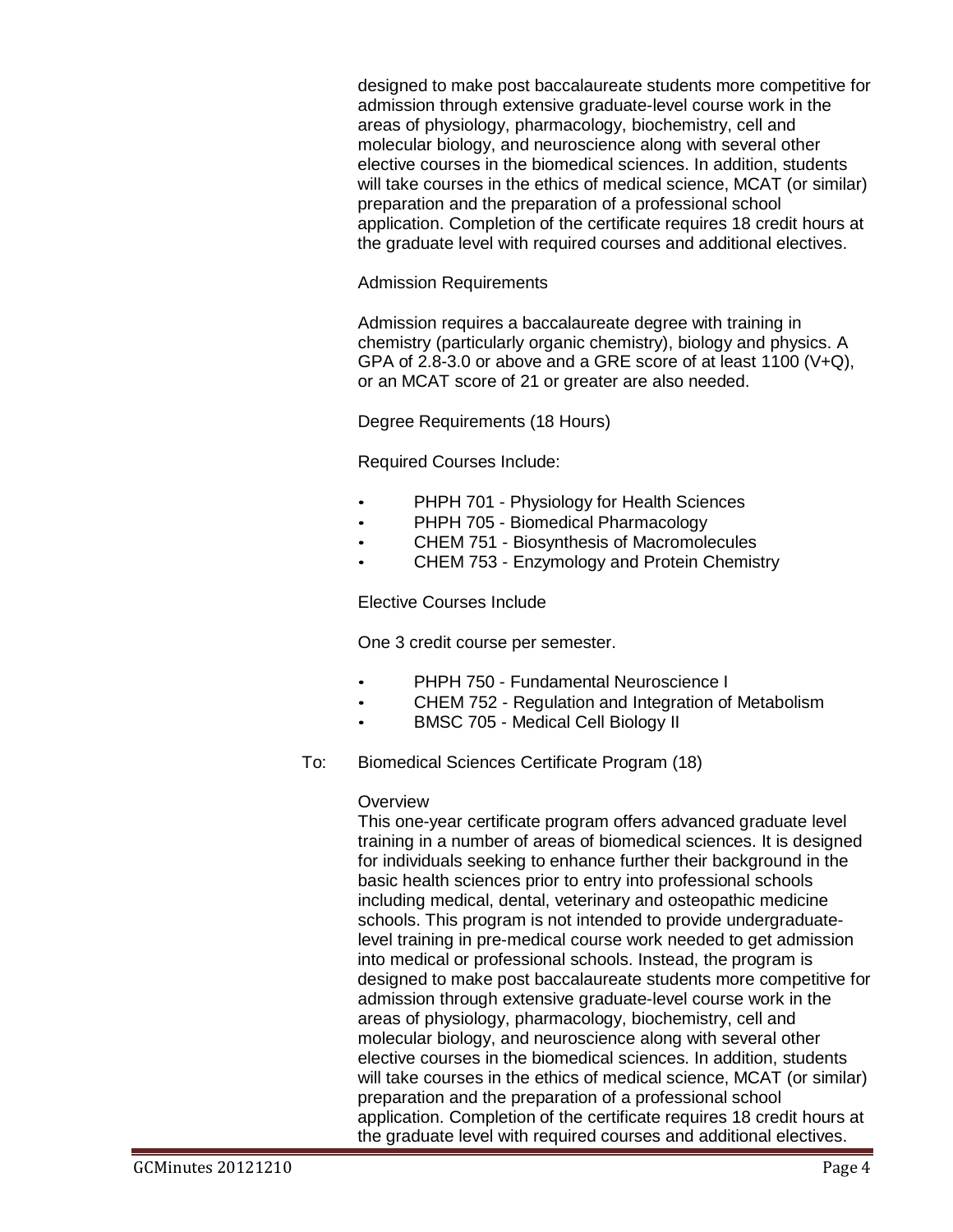# Admission Requirements

Admission requires a baccalaureate degree with training in chemistry (particularly organic chemistry), biology and physics. A GPA of 2.8-3.0 or above and a GRE score of at least 1100 (V+Q), or an MCAT score of 21 or greater are also needed.

Degree Requirements (18 Hours)

Required Courses Include:

- [BMSC](http://bulletin.sc.edu/preview_course_nopop.php?catoid=35&coid=76625) 707 Biochemistry for Biomedical Sciences
- [BMSC](http://bulletin.sc.edu/preview_course_nopop.php?catoid=35&coid=76627) 708 Human Cell and Molecular Biology
- MCBA 710 Topics in Gross Anatomy
- [PHPH](http://bulletin.sc.edu/preview_course_nopop.php?catoid=35&coid=71592) 701 Physiology for Health Sciences

Elective Courses Include, but are not limited to:

- PHPH 750 [Fundamental Neuroscience](http://bulletin.sc.edu/preview_course_nopop.php?catoid=35&coid=76637) I
- CHEM 752 Regulation and Integration of [Metabolism](http://bulletin.sc.edu/preview_course_nopop.php?catoid=35&coid=71591)
- BMSC 705 [Medical Cell Biology](http://bulletin.sc.edu/preview_course_nopop.php?catoid=35&coid=71473) II

[Effective Term: Spring 2013]

### **SCHOOL OF COMPUTING AND ENGINEERING** *Electrical Engineering*

# **Bulletin Change: APPROVED**

From: [Electrical Engineering,](http://gradschool.sc.edu/facstaff/gradcouncil/2012/11%206%2012%20EE%20Bulletin%20Change%20Form_Redacted.pdf) Ph.D. (60)

The general requirements for the Ph.D. degree are equivalent to those of The Graduate School. The course work requirement is established by the student's committee, but a minimum of 60 hours (48 hours of course work and 12 of dissertation preparation) beyond the B.S. degree is required. The program of study has to be defined with the agreement of the student's committee. Changes in the program of study are only allowed with the permission of the advisor and the Graduate Director. The changes have to be made at least one semester before the expected completion of the new program of study.

Degree Requirements (60 Post Baccalaureate Hours)

9 hours of elective coursework to be taken with proper advisement.

Ph.D. students performing research in the area of signal integrity are also required to complete 3 credit hours of:

ELCT 897 - Directed [Individual Study](http://bulletin.sc.edu/preview_course_nopop.php?catoid=35&coid=73140)

In the preparation of the program of study, the following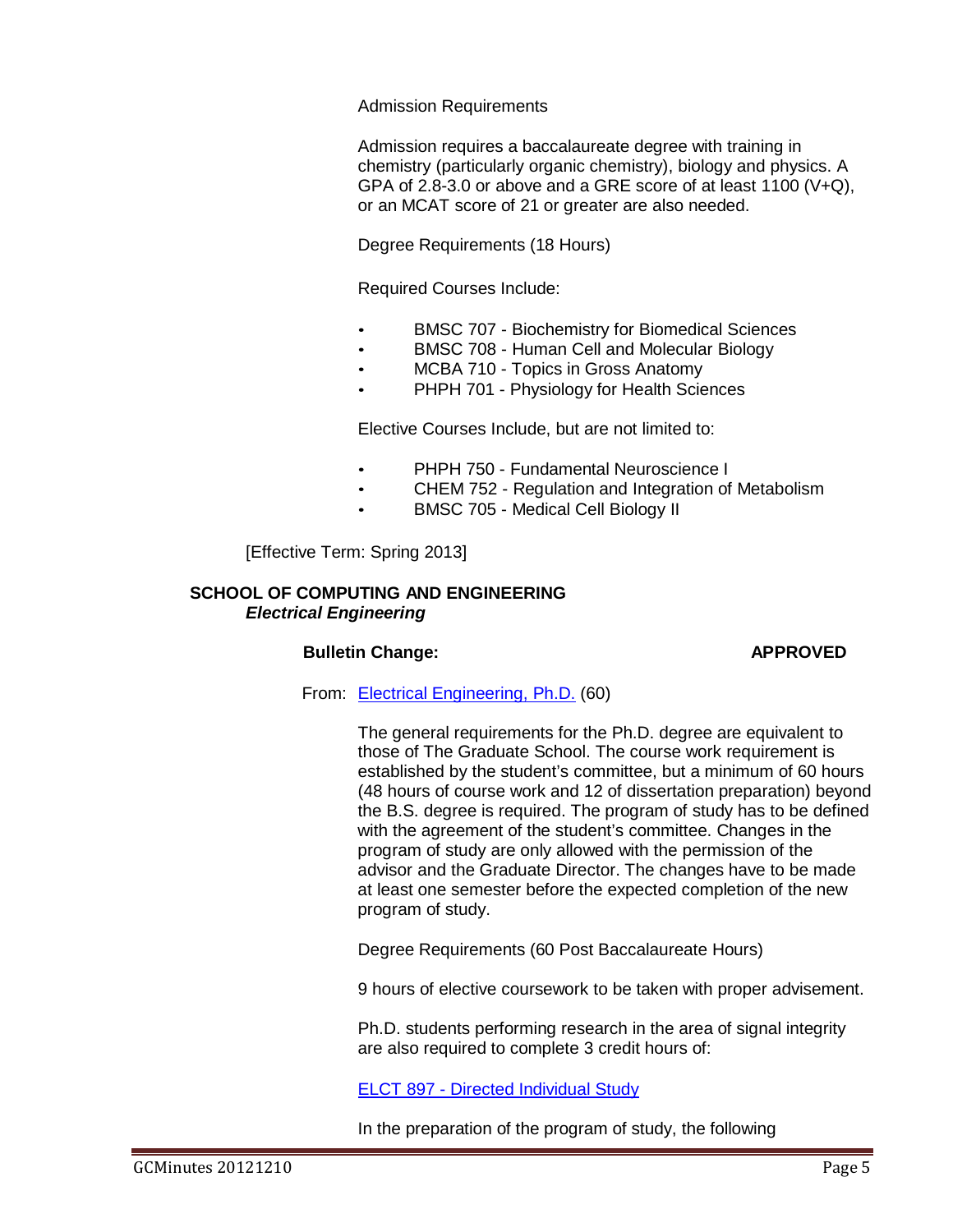requirements also have to be considered:

A minimum of 15 credit hours must be completed in the research field.

A maximum of 12 hours of ELCT 797 - [Research](http://bulletin.sc.edu/preview_course_nopop.php?catoid=9&coid=51503) may be counted toward the Ph.D. degree.

Half of all credit hours, not including the dissertation preparation (ELCT 899), must be at the 700 level or above.

As a guideline, a typical program of study for the Ph.D. is:

Hours in the research field: 15 hours Hours outside the department: 6 hours Elective hours with advisement: 9 hours

Dissertation Preparation (12 Hours)

ELCT 899 - [Dissertation](http://bulletin.sc.edu/preview_course_nopop.php?catoid=35&coid=73141) Preparation

Hours in the research field (15 Hours)

Hours outside the department (6 Hours)

Research (12 Hours)

ELCT 797 - [Research](http://bulletin.sc.edu/preview_course_nopop.php?catoid=35&coid=73120)

Directed Individual Study (6 Hours)

**ELCT 897 - Directed [Individual Study](http://bulletin.sc.edu/preview_course_nopop.php?catoid=35&coid=73140)** 

Additional Requirements

Students entering the Ph.D. program are required to pass a qualifying examination within 1.5 calendar years of initial enrollment in the program. The exam will be administered through oral questioning of the students by a group of professors. Questions will be based on the major areas of Electrical Engineering (i.e., Circuits & Electronics, Signals & System and Controls, Electromagnetics, and Semiconductor Devices). Details of the exam format and contents will be sent out to the concerned students well in advance of the exam. Students are allowed to take the qualifying exam only twice. For more information on the Qualifying exam, please visit [http://www.ee.sc.edu/Grad/NewPhDQualifyingExam.pdf.](http://www.ee.sc.edu/Grad/NewPhDQualifyingExam.pdf)

Before Ph.D. students can apply for graduation, they need to stay as "Ph.D. candidates" for at least one year. To become Ph.D. candidates, apart from passing the qualifying exam, they also need to have an approved Program of Study in their file with the Graduate School. All Ph.D. students are also required to present a dissertation proposal and a comprehensive exam preferably within three calendar years of initial enrollment in the program. The comprehensive examination, which can be in written or oral format,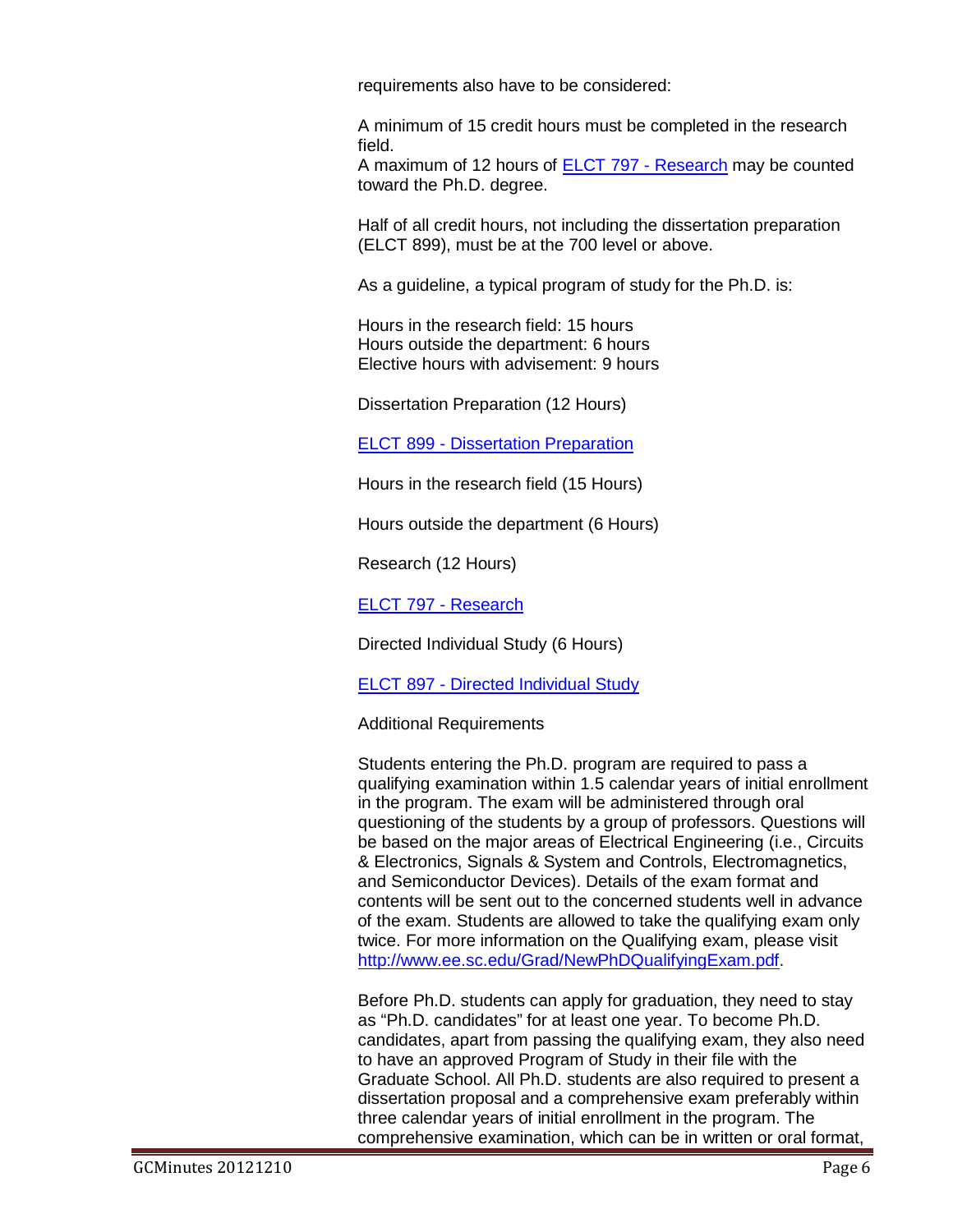or a combination of both, will focus on their specific research area, and be administered by their committee. The students must pass the comprehensive exam at least 3 months before they can apply for graduation.

To: Electrical Engineering, Ph.D. (60)

The general requirements for the Ph.D. degree in Electrical Engineering are equivalent to those of The Graduate School.

# Coursework Requirements

Students entering the Ph.D. program with a B.S. degree are required to complete a minimum of 48 hours of course work and 12 hours of dissertation preparation. At least 24 hours of coursework must be the level of 700 or above.

Students entering into the Ph.D. program with an approved M.S. or M.E. degree are required to complete 18 hours of course work and 12 hours of dissertation preparation. At least nine hours of coursework must be at the level of 700 or above.

The Program of Study (POS) must be defined in consultation with the student's advisor and approved by the graduate director. Changes in the POS require permission of the student's advisor and approval of the Graduate Director. Any such changes must be approved before the beginning of a student's final semester.

Not more than 12 hours of ELCT 797 (Research) and not more than six hours of ELCT 897 (Directed Individual Study) may be approved. Ph.D. students conducting research in the area of Signal Integrity are required to complete three credit hours of ELCT 897.

# Additional Requirements

Ph.D. Students must take and pass an oral Qualifying Examination within three academic semesters of initial enrollment in the program. The exam will be administered by a departmental committee for the purpose of ascertaining that the student has mastered the essentials of electrical engineering including the following major areas: Circuits and Electronics, Signals and Systems, Controls, Electromagnetics, and Semiconductor Devices. Details of the exam format and contents will be made available to the concerned students well in advance of the exam. Students are allowed to take the qualifying exam not more than twice.

Students must be admitted to Ph.D. Candidacy at least one year before graduation. Admission to candidacy requires passing the qualifying Exam and filing an approved Program of Study. Each Ph.D. student must write and present a dissertation proposal and have it approved by his/her advisory committee, which constitutes the Comprehensive Exam. The dissertation proposal and its